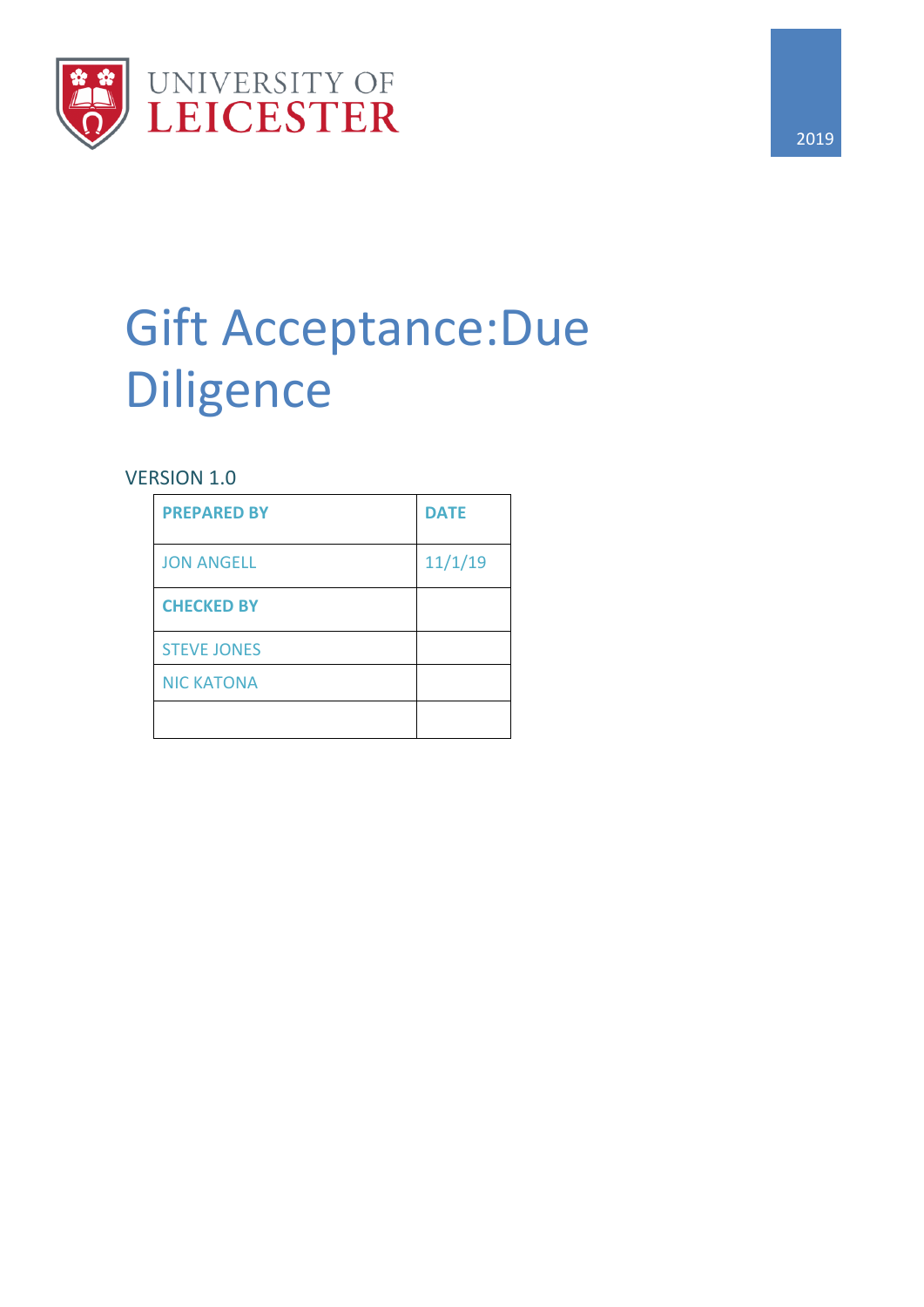

## Contents

| 1. |                                                                                   |
|----|-----------------------------------------------------------------------------------|
| 2. |                                                                                   |
|    |                                                                                   |
|    |                                                                                   |
|    |                                                                                   |
|    |                                                                                   |
|    |                                                                                   |
| 3. |                                                                                   |
|    |                                                                                   |
|    |                                                                                   |
| 4. |                                                                                   |
|    | Appendix 1: Role and responsibilities of Council and Authorised Decision Makers10 |
|    |                                                                                   |
|    |                                                                                   |
|    |                                                                                   |
|    |                                                                                   |
|    |                                                                                   |
|    |                                                                                   |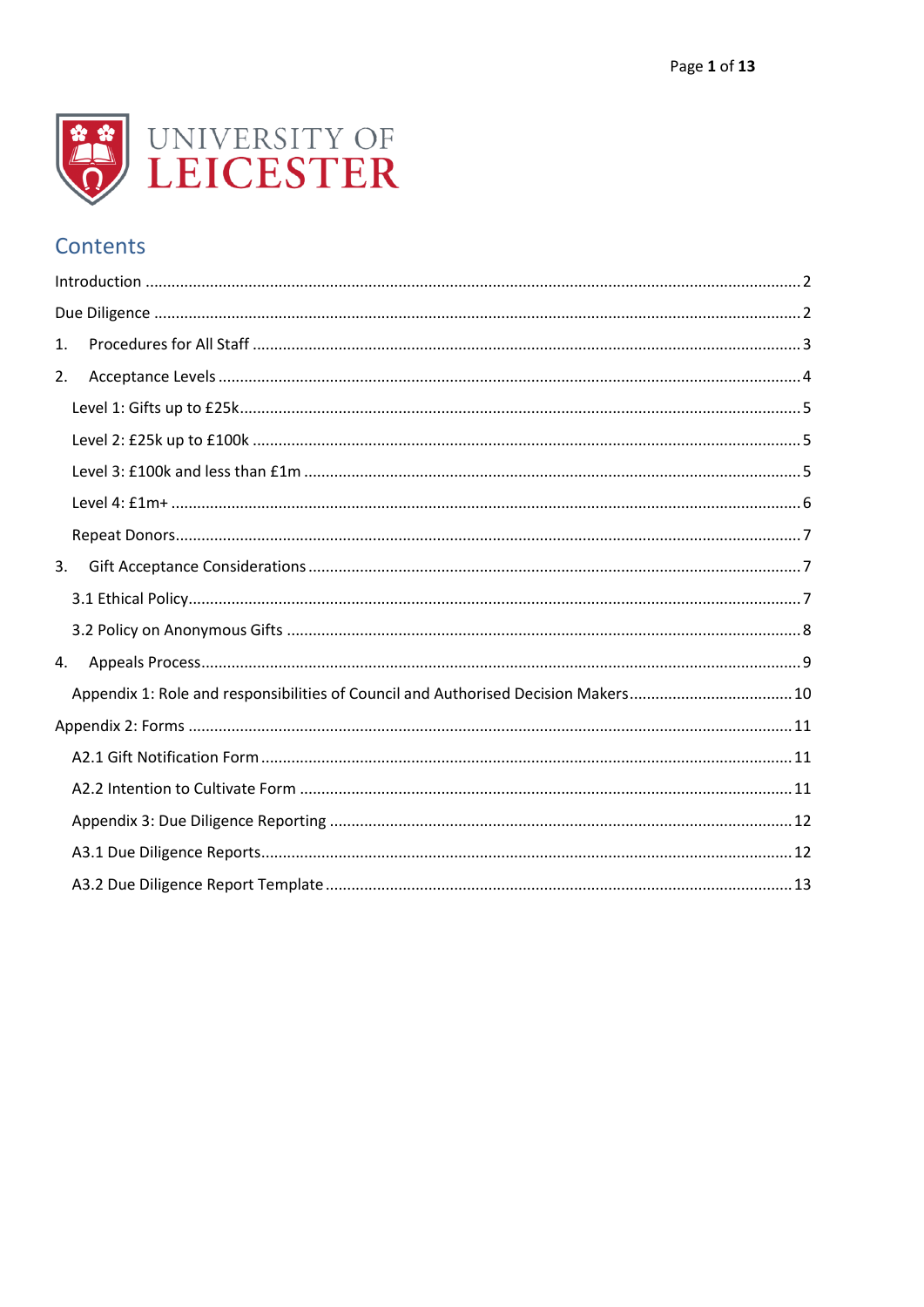

## **Gift Acceptance Procedures: Due Diligence**

#### *Operational guidelines for all staff involved in receiving philanthropic gifts or making fundraising approaches*

## <span id="page-2-0"></span>**Introduction**

The University of Leicester has an obligation to conduct its fundraising operations and relationships in an ethical manner, and to ensure that due diligence is observed when assessing whether to accept philanthropic gifts or establish specific philanthropic relationships. For guidance on the definition of a philanthropic gift, please refer to *[Guidance Note: Definition of Philanthropic Funding](http://www2.le.ac.uk/offices/alumni/forms-and-guides/definition-of-philanthropic-funds)*.

'Gift' covers all forms of philanthropic support received by or pledged to the University of Leicester, including cash, stocks and shares, and gifts in kind of equipment, services, property, etc.

The purpose of these procedures is to allow members of the University Council and the staff who support them to make clear and consistent decisions regarding the acceptance or refusal of gifts. These guidelines are to be observed by all staff of the University of Leicester engaged in these activities on the University's behalf.

Ultimate responsibility for all decisions relating to the acceptance and refusal of gifts rests with the University Council, even where decision-making has been delegated to members of staff.

A gift will be deemed to have been accepted by the University once the following documents have been authorised:

- o Due Diligence decision
- o Gift Agreement

## <span id="page-2-1"></span>**Due Diligence**

Due diligence is defined as reasonable steps taken to ensure that the source of a gift is compliant with the University's *Ethical Policy*.

- Due diligence should be performed before:
	- o cultivation begins for a solicited gift
	- o either a solicited or unsolicited gift is accepted by the University
- Due diligence reporting will be conducted by the University's Prospect Research Team. It is

therefore important that all gifts are reported on the University's *Gift [Notification Form](#page-11-1)* to ensure that the appropriate authorisation to accept the gift is given.

|                                                                                                                                                                                                 | OR USE BY ALL STAFF HANDLING THE RECEIPT OF PHILANTHROPIC GIFTS<br>epartment is banking the gift), accompanying letters etc. which came with the gift. | lease include all documentation including envelopes, cheque/CAF voucher (or photocopies of, if the                                                                                                            |
|-------------------------------------------------------------------------------------------------------------------------------------------------------------------------------------------------|--------------------------------------------------------------------------------------------------------------------------------------------------------|---------------------------------------------------------------------------------------------------------------------------------------------------------------------------------------------------------------|
| <b>Donor Details</b><br>Name (please include all names if a joint gift)                                                                                                                         |                                                                                                                                                        | Address:                                                                                                                                                                                                      |
| Company/Group/Association if applicable:<br>(e.g. Rotary /Santander)                                                                                                                            |                                                                                                                                                        |                                                                                                                                                                                                               |
| Name(s) and Department(s) of University staff<br>who secured/facilitated the gift:                                                                                                              |                                                                                                                                                        |                                                                                                                                                                                                               |
| <b>Gift Details</b>                                                                                                                                                                             |                                                                                                                                                        |                                                                                                                                                                                                               |
| Value of Gift:                                                                                                                                                                                  |                                                                                                                                                        | <b>Type of Gift:</b>                                                                                                                                                                                          |
| Form of Gift<br>$\Box$ Cash<br>$\Box$ Cheque<br>Credit Card<br>$\Box$ Bank transfer                                                                                                             | Stocks or Shares<br>$\Box$ CAF gift<br>$\Box$ Gift in Kind<br>Other (Please Specify)                                                                   | $\Box$ Single Gift<br>$\Box$ Pledge (a written promise of a gift or a gift to be<br>made over a specified time period)<br>Verbal Pledge<br>Pledge Payment Schedule (please attach or provide<br>detail below) |
|                                                                                                                                                                                                 |                                                                                                                                                        | (Where a donor wishes to set up a regular ongoing gift<br>please refer to the Philanthropy Team for a Direct Debit<br>gift form)                                                                              |
| Can Gift Aid be recovered on the gift?<br>$\Box$ No<br>$\Box$ Unsure/Not discussed with Donor (the<br>Philanthropy Team will be in touch with the Donor)                                        | Yes (please attach original Gift Aid form, not a photocopy)                                                                                            |                                                                                                                                                                                                               |
| What prompted the donor to make the gift?<br>(E.g. response to a University Appeal or bespoke<br>proposal/application). Please enclose a copy of any<br>proposal/application made to the donor. |                                                                                                                                                        | Does the donor stipulate any reporting<br>requirements associated with the gift?                                                                                                                              |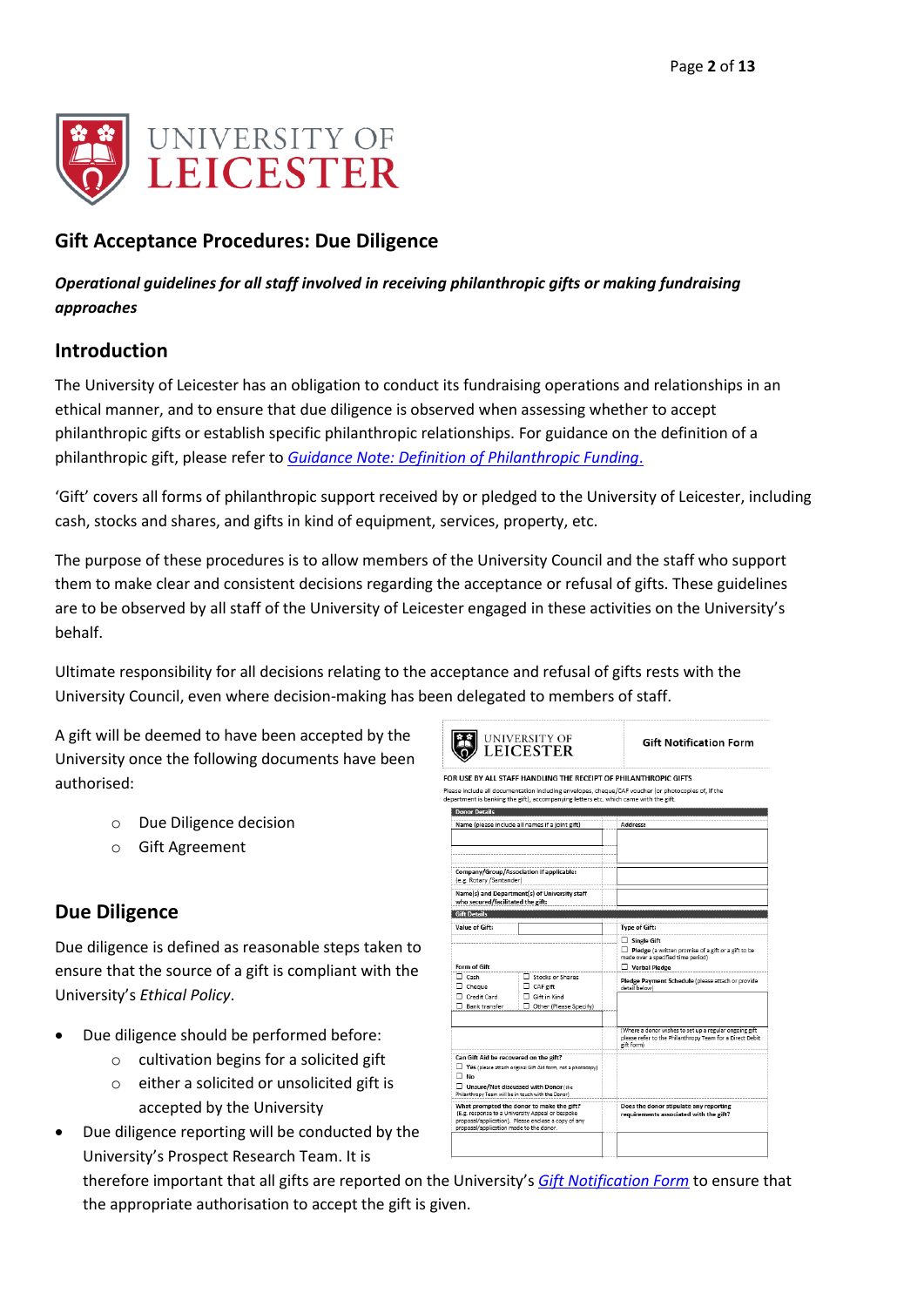#### <span id="page-3-0"></span>**1. Procedures for All Staff**



\* Not all decisions require an Authorised Decision Maker (see notes on [Acceptance Level 1\)](#page-4-1)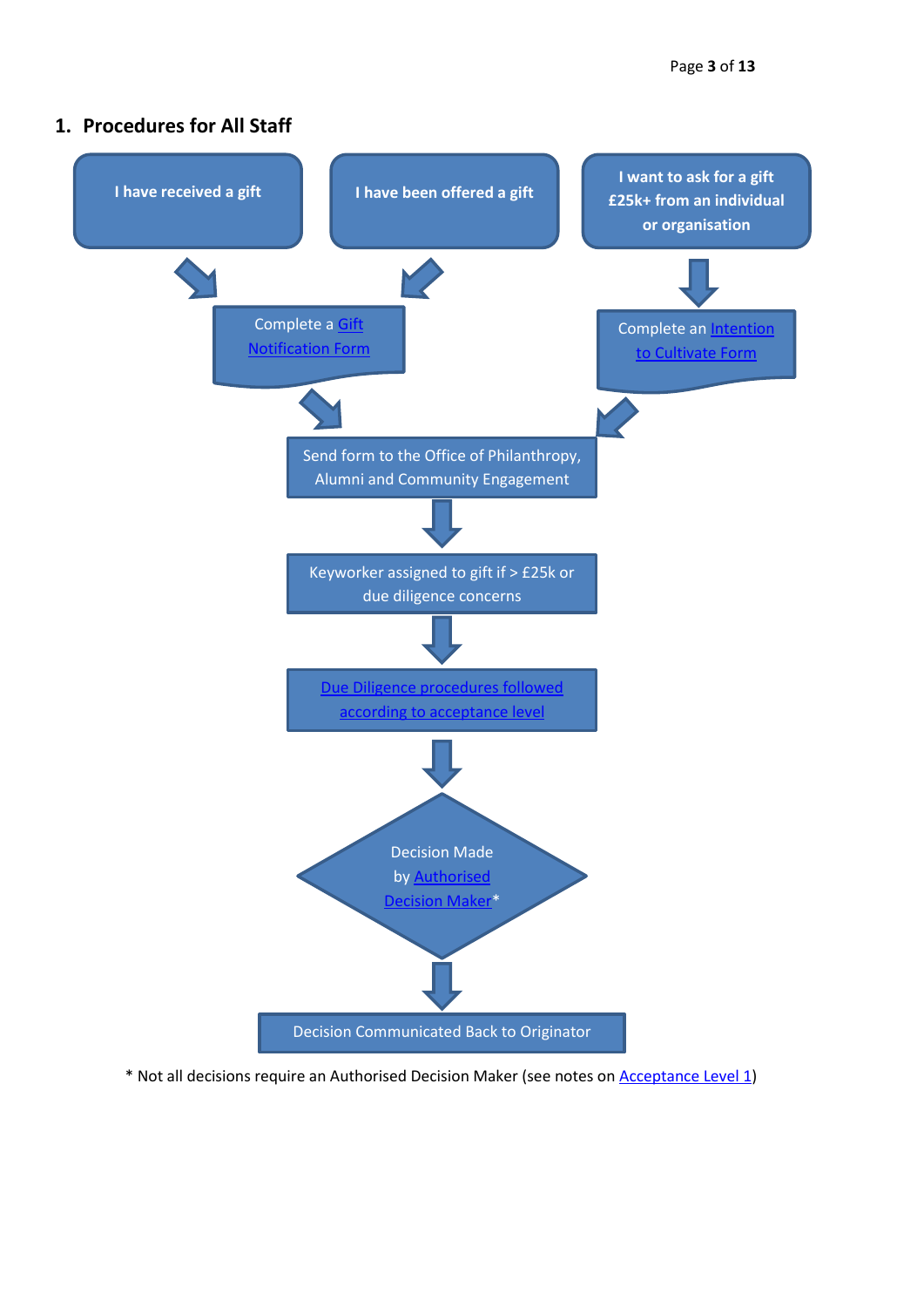## <span id="page-4-0"></span>**2. Acceptance Levels**

- 2.1 The value of the gift under consideration affects the reputational risk to the University. As a result, due diligence has been divided into four acceptance levels with increasing scrutiny and level of authority required as the value of the gift increases.
- 2.2 The delegated "Authorised Decision Makers" are, in increasing order of authority:

i) Director of Philanthropy or Group Director of Philanthropy, Alumni and Community Engagement (formerly DARO, the Development and Alumni Relations Office)

- ii) University Leadership Team
- iii) Nominations Committee

The ultimate authority for acceptance of gifts rests with the University Council, even where decisionmaking has been delegated to members of staff.

- 2.3 Additionally, projects with a net value of £1m+ need to have been agreed with the President and Vice-Chancellor.
- 2.4 It is important to note that any Authorised Decision Maker can decide to refer complex cases, where a decision cannot be reached, up to the next level of authorisation.

In the case of the Nominations Committee, complex cases would be referred to the full University Council.

<span id="page-4-1"></span>2.5 If any Authorised Decision Maker, or member of an Authorised Decision Maker, is to be a beneficiary of the gift e.g. through direct funding of their area of work, or there is the possibility of any other conflicts of interest, then they must declare their interest and withdraw from the decision making process. Where withdrawal would mean a decision can no longer be made, or a meeting of the Authorised Decision Makers is not quorate, the decision should be referred up to the next level.

|  | UNIVERSITY OF LEICESTER |
|--|-------------------------|
|--|-------------------------|

**Gift Acceptance Decision Form** 

**Strictly Confidential** 

Questions related to the completion of this form should be directed to the Prospect Research Team duediligence@le.ac.uk. extension 3466

| Due Diligence Reference Number:                                                                              |                                                                              |                                         |                 |
|--------------------------------------------------------------------------------------------------------------|------------------------------------------------------------------------------|-----------------------------------------|-----------------|
|                                                                                                              |                                                                              |                                         |                 |
| Consideration<br><b>Donor Identity</b>                                                                       | <b>Check</b><br>Has the donor's<br>identity been<br>established?             | <b>Decision</b><br>Yes <b>m</b><br>No m | <b>Comments</b> |
| <b>Purpose of Gift</b>                                                                                       | Is the gift's purpose<br>acceptable?                                         | Yes m<br>No n                           |                 |
| Source of Funding                                                                                            | Is the source of<br>funding acceptable?                                      | Yes $\Box$<br>No n                      |                 |
| <b>Conflict of Interest</b>                                                                                  | Are there any actual<br>or perceived<br>conflicts of interest?               | Yes m<br>No o                           |                 |
| <b>Ethical or</b><br><b>Reputational Risk</b>                                                                | Is the ethical or<br>reputational risk<br>acceptable?                        | Yes m<br>No n                           |                 |
| <b>Any Additional</b><br>Comments, including<br>reason for referring<br>up to next level (if<br>applicable): |                                                                              |                                         |                 |
|                                                                                                              |                                                                              |                                         |                 |
|                                                                                                              | The following section to be completed by the Authorised Decision Maker only: |                                         |                 |
| Result<br>Name                                                                                               | Accept □ Reject □                                                            | Refer up to next level a                |                 |
| Signature                                                                                                    |                                                                              |                                         |                 |
| Position                                                                                                     |                                                                              |                                         |                 |
| $D = A$                                                                                                      |                                                                              |                                         |                 |

PLEASE RETURN THIS FORM TO THE PROSPECT RESEARCH TEAM. PHILANTHROPY. ALUMNI AND COMMUNITY ENGAGEMENT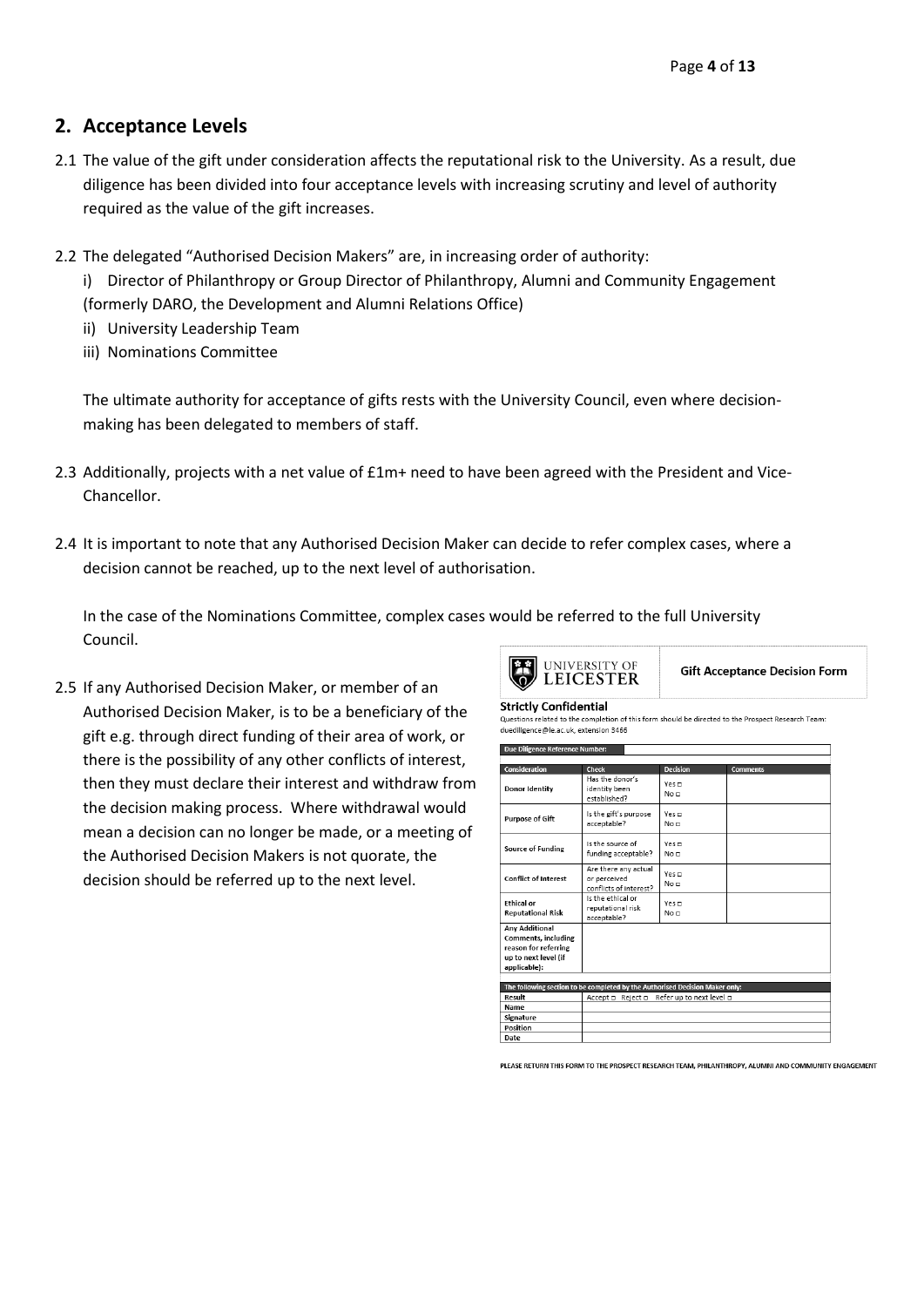#### <span id="page-5-0"></span>**Level 1: Gifts up to £25k**

**Authorised Decision Maker:** Not applicable unless contentious – see below.

As for all authorisation levels, gifts must be reported on a Gift Notification Form, and will be reviewed by an assigned keyworker. Gifts below £25k will generally be accepted by the University without further due diligence checks or authorisation required, with the following exceptions:

- i) The identity of all donors making gifts over £1k must be known to the University and a record kept (see 3.2 Policy on Anonymous Gifts).
- ii) If it is immediately apparent that a gift might be contentious e.g. a gift from the tobacco industry, then it will be referred to Level 2 for a decision, regardless of gift size. See Ethical Considerations for guidance.

#### <span id="page-5-1"></span>**Level 2: £25k up to £100k**

**Authorised Decision Maker:** Director of Philanthropy or Group Director of Philanthropy, Alumni and Community Engagement (though in all cases the Group Director needs to be informed). In cases where the Director of Philanthropy is personally involved in the Gift solicitation, the Group Director will be the Authorised Decision Maker (and vice versa).

- i) A due diligence Report will be prepared by the Prospect Research Team
- ii) The due diligence report will be presented by the assigned keyworker to the Director of Philanthropy or Group Director of Philanthropy, Alumni and Community Engagement for a decision.

#### **For due diligence reports with no concerns arising**:

iii) The Director of Philanthropy or Group Director of Philanthropy, Alumni and Community Engagement may authorise acceptance of the gift on and return to the keyworker.

#### **For due diligence reports with concerns:**

- iv) The report will be discussed at a minuted meeting of the Philanthropy, Alumni and Community Engagement Senior Management Team, chaired by the Group Director.
- v) Where appropriate, members of staff relevant to the gift may be invited to the meeting.
- vi) Following the meeting, the Prospect Research Team will record the decision, as recorded in the meeting minutes, on the University's fundraising database.
- vii) There are three possible decisions: Accept; Reject; Refer to Next Level

#### <span id="page-5-2"></span>**Level 3: £100k and less than £1m**

**Authorised Decision Maker:** University Leadership Team

- i) A due diligence report will be prepared by the Prospect Research Team
- ii) The due diligence report will be presented by the assigned keyworker to the Director of Philanthropy or Group Director of Philanthropy, Alumni and Community Engagement to record their opinion on the acceptability of the gift on the due diligence report.
- iii) The due diligence report will be passed to the University Leadership Team by the Prospect Research team.
- iv) The due diligence report will be discussed at a minuted meeting of the University Leadership Team, chaired by the President and Vice-Chancellor.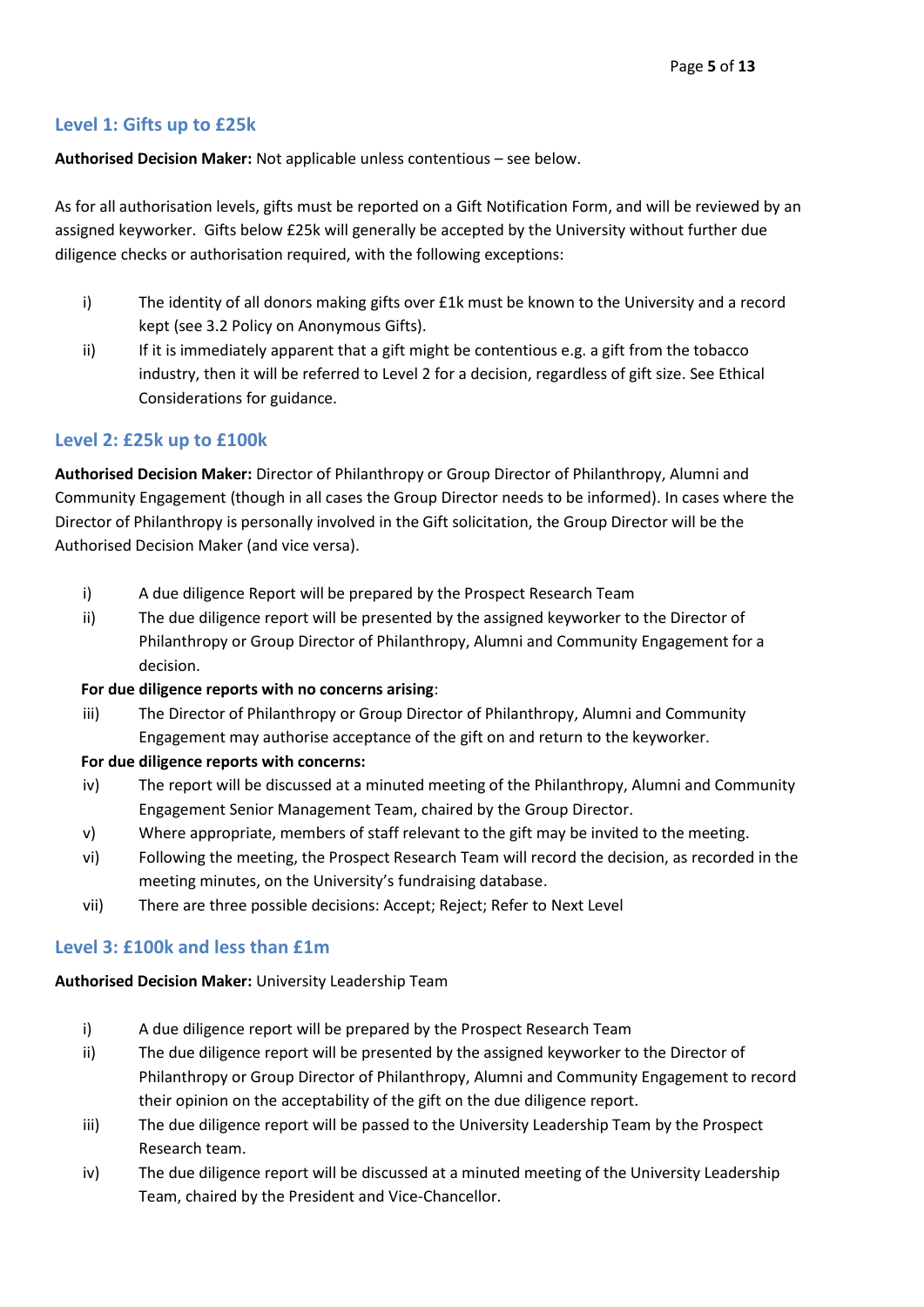- v) Where appropriate, members of staff relevant to the gift may be invited to the meeting.
- vi) Following the meeting, the Prospect Research Team will record the decision, as recorded in the meeting minutes, on the University's fundraising database.
- vii) There are three possible decisions: Accept; Reject; Refer to Next Level

#### <span id="page-6-0"></span>**Level 4: £1m+**

#### **Authorised Decision Maker:** Nominations Committee

- i) A due diligence report will be prepared by the Prospect Research Team
- ii) The due diligence report will be presented by the assigned keyworker to the Director of Philanthropy or Group Director of Philanthropy, Alumni and Community Engagement to record their opinion on the acceptability of the gift on the due diligence report.
- iii) The due diligence report will be sent to the Nominations Committee by the Prospect Research team.
- iv) The due diligence report will be discussed at a minuted meeting of the Nominations Committee. If a gift decision is urgently needed and the timing does not fit with a scheduled meeting of the Committee, a decision will be sought by electronic means.
- v) Where appropriate, members of staff relevant to the gift may be invited to the meeting.
- vi) Following the meeting, the Prospect Research Team will record the decision, as recorded in the meeting minutes, on the University's fundraising database.
- vii) There are three possible decisions: Accept; Reject; Refer to Next Level (Full University Council)
- 2.6 All decisions (acceptance or rejection) taken by the Nominations Committee, and any decisions to reject gifts made by the Group Director of Philanthropy, Alumni and Community Engagement, or University Leadership Team, will be reported formally to the next meeting of Council by the Group Director of Philanthropy, Alumni and Community Engagement.
- 2.7 In all cases involving a keyworker from the Philanthropy Team, the due diligence report will be presented by the keyworker to the Director of Philanthropy or Group Director of Philanthropy, Alumni and Community Engagement for approval.
- 2.8 The Prospect Research team will subsequently submit papers to the University Leadership Team and Nominations Committee, where required, in order to coordinate and collate all gifts requiring authorisation.
- 2.9 The University can at any time review and reconsider previous decisions taken in good faith relating to the acceptance or use of particular gifts, should circumstances have changed such that the gift would adversely impact the reputation, image, mission or integrity of the University, or now breach the University's Gift Acceptance policy.
- 2.10 On rare occasions, gifts may be received by the University and held in a suspense account prior to being officially accepted by the University. The suspense account will be ring-fenced to prevent expenditure occurring until the funding has been authorised by the appropriate Authorised Decision Maker. Examples in which funds may be placed into a suspense account include: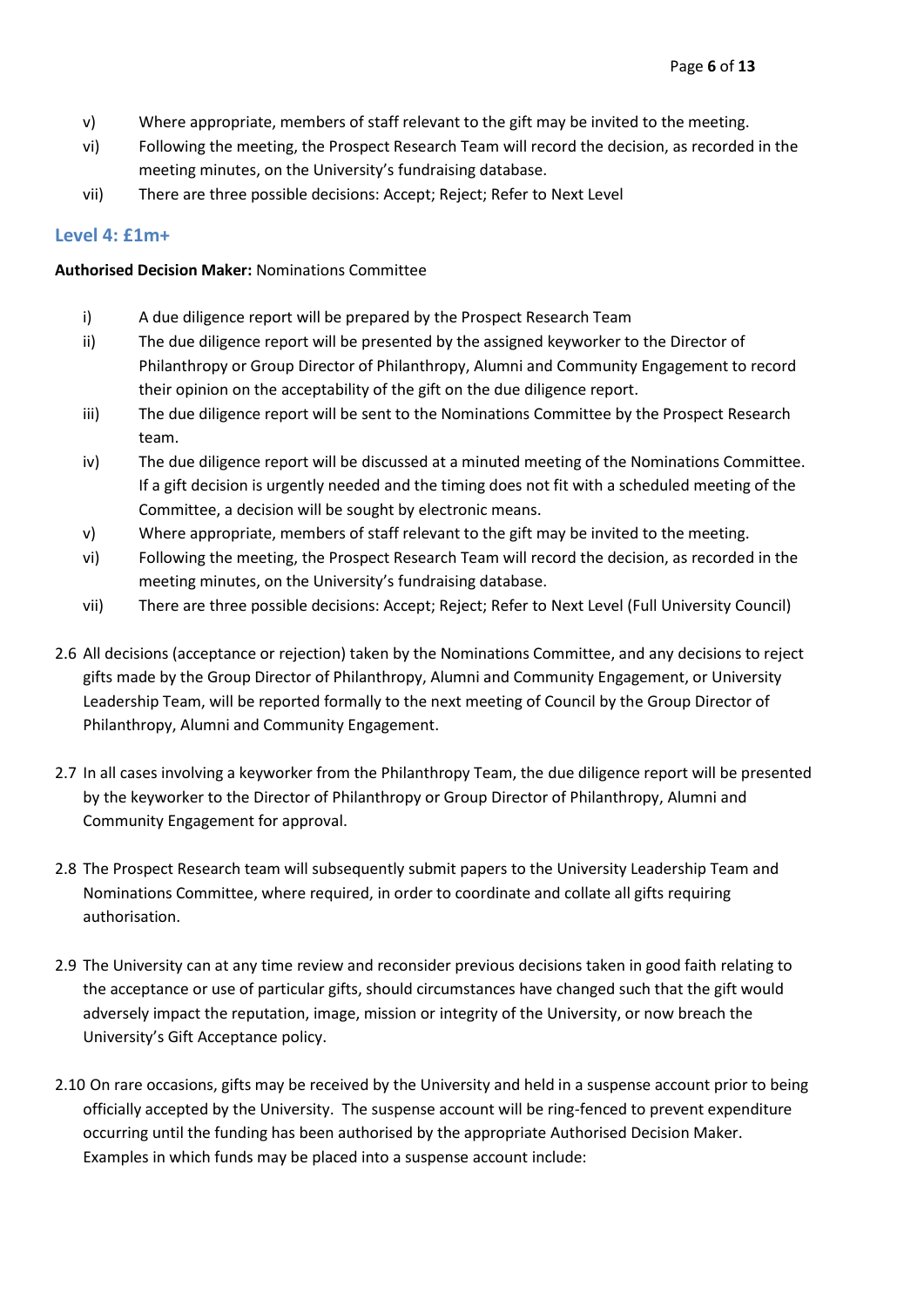- A donation is deposited directly into the University's bank account without the prior knowledge of the University. The University has not officially accepted the donation until the appropriate Authorised Decision Maker has approved the gift.
- An unexpected and unsolicited gift is offered, and the timescale to complete the full authorisation process (via ULT or Nominations Committee) might jeopardise the donation. In such circumstances a Gift Agreement should be signed and authorised, and due diligence be conducted and approved by the Director of Philanthropy or Group Director of Philanthropy, Alumni and Community Engagement. It will be made clear to the donor that the gift will not be officially accepted by the University, nor publicity be given, until the appropriate Authorised Decision Maker has approved the gift.

#### <span id="page-7-0"></span>**Repeat Donors**

- 2.11 Due diligence will be refreshed on donors where authorisation to accept a gift from the same donor has been given within the preceding five years.
- 2.12 Gift acceptance may be authorised directly by the Director of Philanthropy or Group Director of Philanthropy, Alumni and Community Engagement, so long as the donation sought or offered is at the same authorisation level as the previous authorised gift AND there are no additional concerns arising following due diligence.
- 2.13 Where the gift exceeds the previous authorisation level, or where the refreshed due diligence reveals any new concerns, then the standard authorisation procedures should be followed.

## <span id="page-7-1"></span>**3. Gift Acceptance Considerations**

Authorised Decision Makers must take all decisions relating to the acceptance/refusal of gifts in the best interests of the University. In making a decision in the best interests of the University, Authorised Decision Makers will need to take a balanced view, and will be fully informed of the purpose and background to the gift.

## <span id="page-7-2"></span>**3.1 Ethical Policy**

In line with Charity Law, and CASE Europe's *Ethical Principles Behind the Acceptance of Gifts* guidance, it is the University's policy to refuse gifts or funding that it judges to be illegally obtained or which might adversely affect its reputation or compromise its academic freedom or integrity.

This can encompass, but is not limited to, refusing to accept a gift or funding where:

- 1. It results from illegal activities (including unlawful discrimination, violation of international conventions on human rights or any form of theft, bribery, fraud, tax evasion, money laundering or terrorist activity) whether in the UK or overseas.
- 2. It requires an action or actions on behalf of the University or its staff which are deemed illegal.
- 3. The activities of the donor/funder are contrary to the values and strategic goals of the University.
- 4. The gift/funding derives from, or is directed to, an activity that limits freedom of enquiry or runs counter to the core values of impartial, independent research, scholarship and teaching.
- 5. The conditions tie the gift/funding to a specific activity which causes unacceptable conflicts of interest for the University and/or is not in keeping with the values and strategic goals of the University.
- 6. It will cause unacceptable damage or injury to third parties.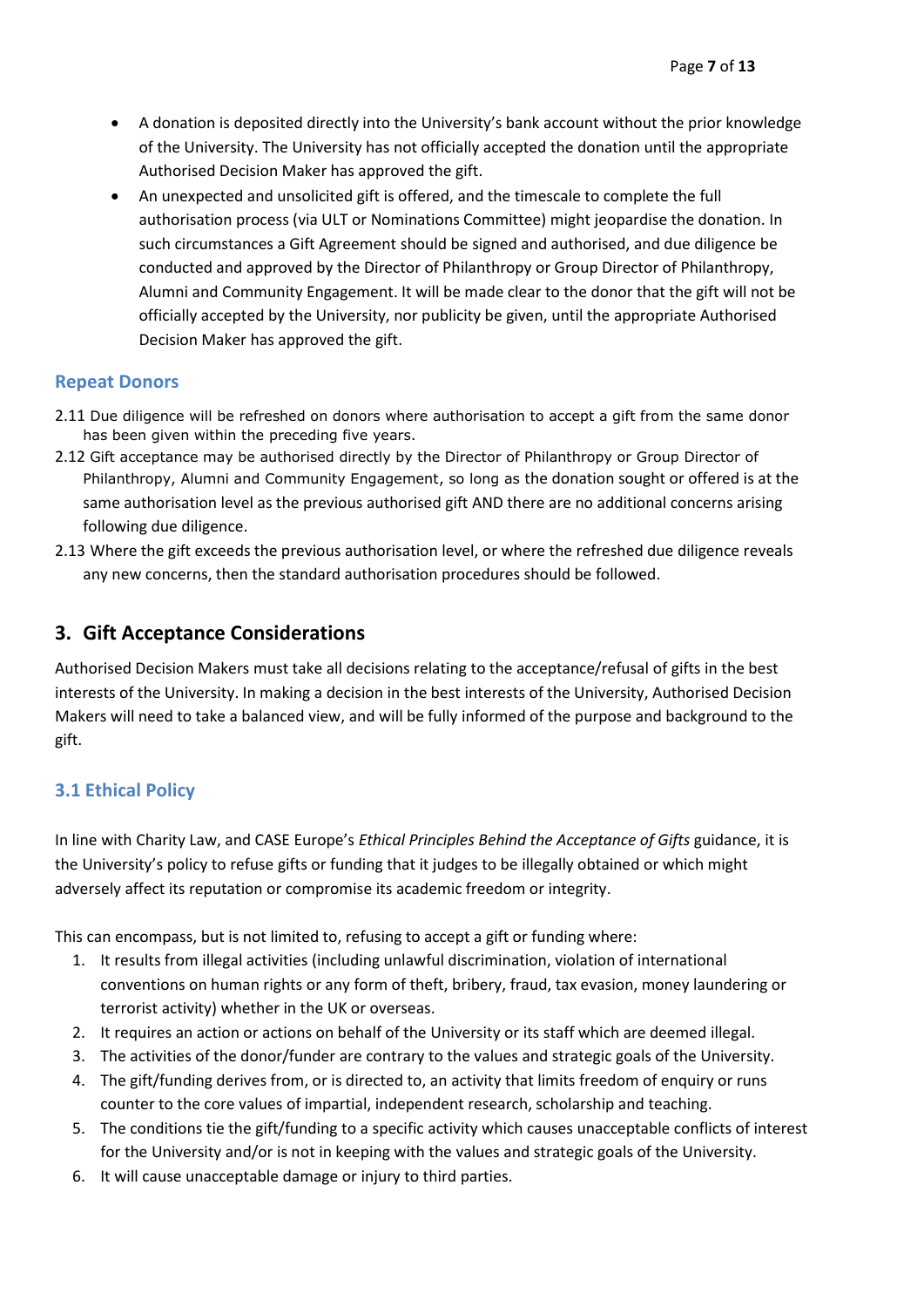- 7. It will harm the University's reputation and relationship with other philanthropic donors, research funders, partners, students or prospective students.
- 8. The gift arises from individuals or organisations where the major part of their business demonstrates the following characteristics (in line with the University's Treasury Management Policy):
	- Explicit environmental damage
	- Manufacture and sale of armaments to military regimes
	- Institutional violations of human rights, including exploitation of the work force
	- Discrimination against the individual in any shape or form
	- Manufacture and sale of tobacco products
- 9. It can be clearly shown that the cost to the University of accepting a gift will be greater than the financial or intellectual value of the gift itself.
- 10. The gift may give rise to an actual or perceived conflict of interest between the donor and their activities and the area of work or research being funded. Examples that *may* represent potential conflicts of interest include:

a) the donor, or a member of their immediate family, is a current student or applying to study at the University. The University will only accept philanthropic gifts from students or their immediate family if there is no personal or academic gain for that student from making such a gift.

b) The organisation in which the donor or their spouse have a significant material interest (as a director, shareholder or senior employee) holds, or could potentially compete for, a University contract as a supplier. The Procurement Unit should be informed of the proposed gift, so that they may advise on the level of risk attached, e.g. a tender exercise could be made vulnerable to the risk of legal challenge on the basis that the winning bidder gained undue influence by making a donation to the University. In general, negotiations concerning philanthropic gifts should not be held whilst the University is undertaking, or planning to undertake, a procurement exercise where the organisation offering the gift could potentially be a (winning) bidder.

c) If the donor stands to gain financially from providing this gift (e.g. if the gift is to fund research from which the donor, or their company, would benefit financially)

d) If the donor is, or is to become, an employee (including honorary or visiting appointment) of the University

- 11. If the Authorised Decision Maker is to be a beneficiary of the gift, e.g. through direct funding of their area of work, or there is the possibility of any other conflicts of interest, then they must declare the interest and refer up to the next level by completing a Gift Decision Acceptance form and returning to the Prospect Research Team.
- 12. Staff and members of the University Council must follow all of the University's policies and procedures at all times. The requirement to follow the University's Financial Regulations when involved in fundraising activities or bidding for funding and the stewardship of the funds raised is of paramount importance.

#### <span id="page-8-0"></span>**3.2 Policy on Anonymous Gifts**

- 1. The identity of all donors making gifts over £1k must be known by the University before accepting a gift or entering into any gift or 'gift in kind' negotiation.
- 2. At a minimum, disclosure of identity must be made to the Group Director of Philanthropy, Alumni and Community Engagement and either (in order of preference) the President and Vice Chancellor, Registrar or Chair of Council. The donor's identity will also, where agreed with the donor, be confidentially disclosed to a member of the Prospect Research Team in order to allow due diligence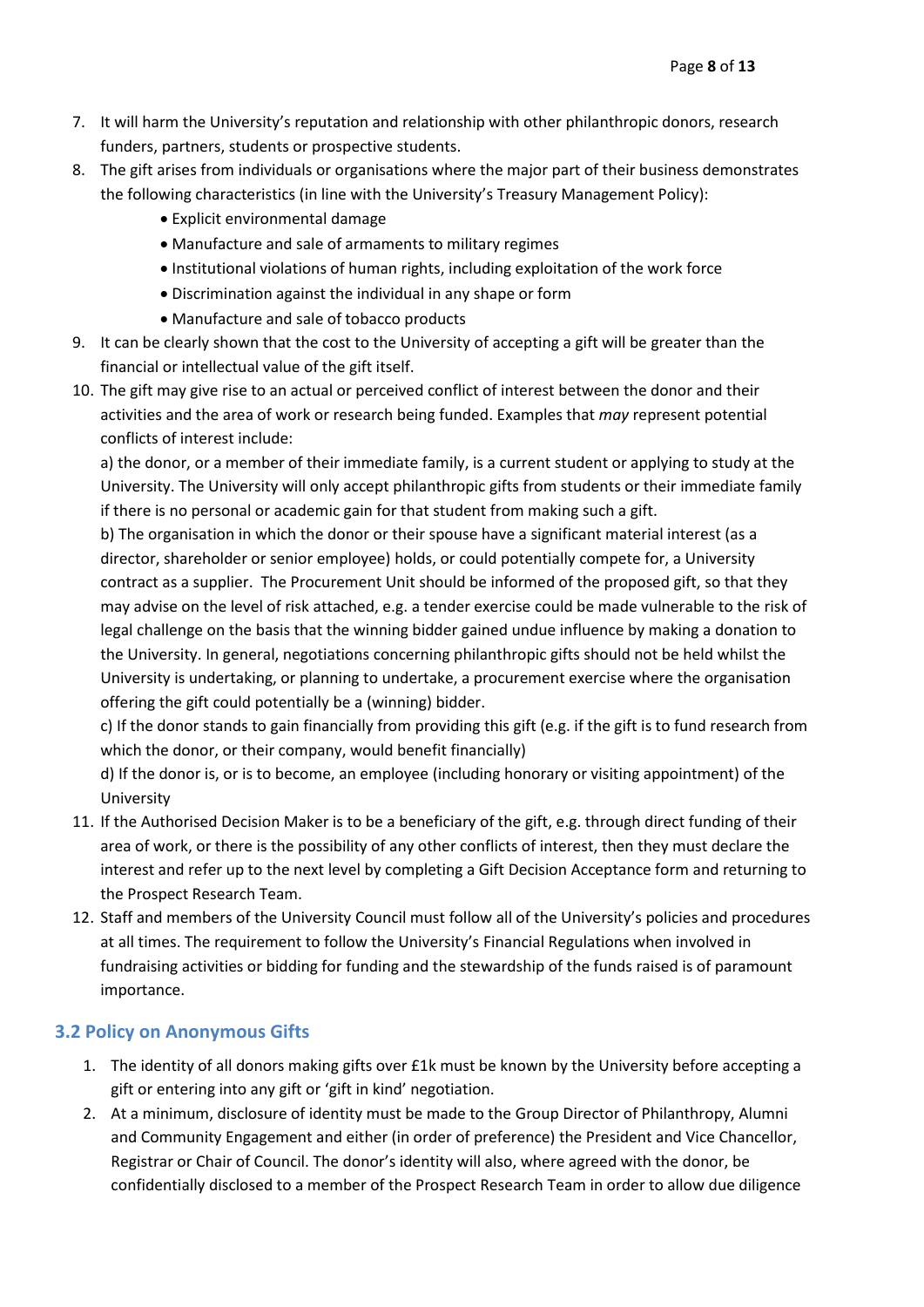to be conducted, as set out in this policy. The identity of the donor is to be kept in a restricted confidential file within the Group Director's Office.

- 3. It is the donor's right to restrict knowledge of their identity to the above named officers and/or to seek anonymity in relation to the public promotion of the gift.
- 4. Action to accept or solicit a gift must be suspended until this disclosure is made and abandoned if it is not forthcoming.
- 5. In keeping with the *Memorandum of Assurance and Accountability between HEFCE and Institutions*, HEFCE expects the University to report any gifts of more than £25,000 from unknown donors, or where the source cannot be verified, as a serious incident.
- 6. A six monthly confidential report will be produced by the Group Director of Philanthropy, Alumni and Community Engagement for the Chair of Council detailing current donors who have requested anonymity. In the case of donors who wish to withhold their identity from the Chair of Council, details of the gift, including the amount, the area supported and the Officers to whom the donor's identity has been revealed, must be reported.

## <span id="page-9-0"></span>**4. Appeals Process**

4.1 Should a donor, or potential recipient of a gift, disagree with a decision to reject the gift, a review of the procedures followed will be undertaken by the Group Director of Philanthropy, Alumni and Community Engagement to confirm that the Authorised Decision Maker has followed the procedures as laid out in this document. The matter will then be presented to the University Council for a final decision. There will be no further right of appeal beyond the decision made by the University Council.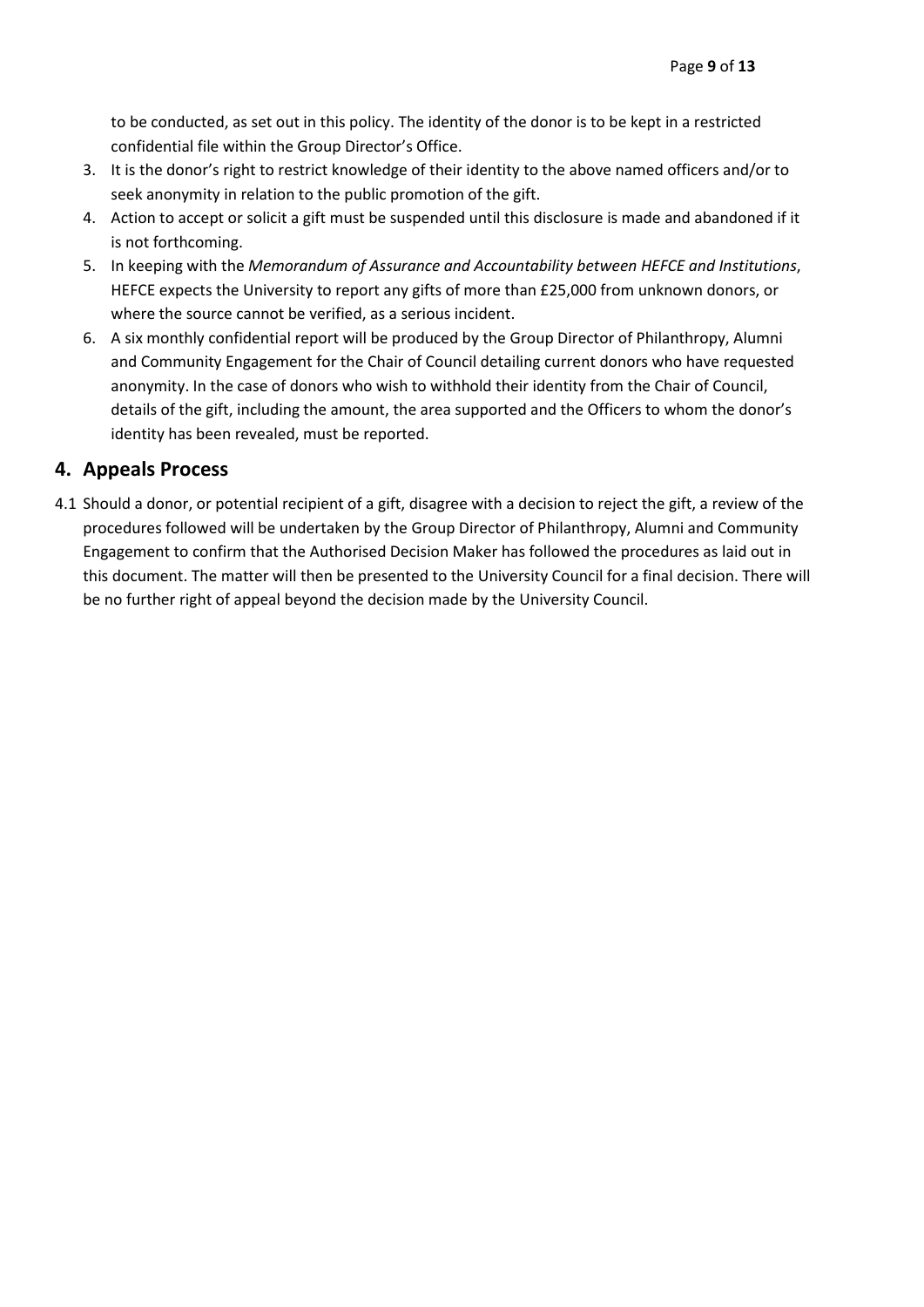## <span id="page-10-0"></span>**Appendix 1: Role and responsibilities of Council and Authorised Decision Makers**

Ultimate responsibility for all decisions about the acceptance of gifts, even where decision making has been delegated to staff or volunteers, must rest with the members of the University Council.

- The members (and their delegates) must take all decisions relating to the acceptance/refusal of gifts and funding in the best interests of the University.
- Members must act reasonably and prudently in all matters relating to the University and need always to bear in mind that their prime concern is its interests. They must not let any personal views or prejudices, nor short term financial pressures on the University, affect their conduct as members. They must exercise an appropriate degree of care in administering the University.
- The members must be able to demonstrate that they have acted in the best interests of the University, irrespective of any individual or collective personal interest or predilection, in each and every case. The members (or their delegates) have a duty to consider carefully, on the basis of the evidence available to them, whether the interest of the University will be better served by accepting or refusing the gift or funding and to act accordingly.
- In making these judgements, members and their authorised decision-makers must not allow individual or collective personal, political or commercial interests, nor personal views on political or ethical issues, which are not directly related to the interests of the University, affect their judgment.
- Consequently, where members decide to delegate their responsibility to staff, to volunteers or to local groups/branches, they must ensure that clear areas of responsibility are established within agreed management structures. Clear procedures for the delegation of decision-making must be established in writing and agreed formally by the members.
- In such cases the members must be able to demonstrate clearly how the best interests of the University have been served in accepting or refusing the gift or funding in question.
- Members must derive no personal benefit (individually or collectively) from gifts, funding, loans or other material support offered to the University.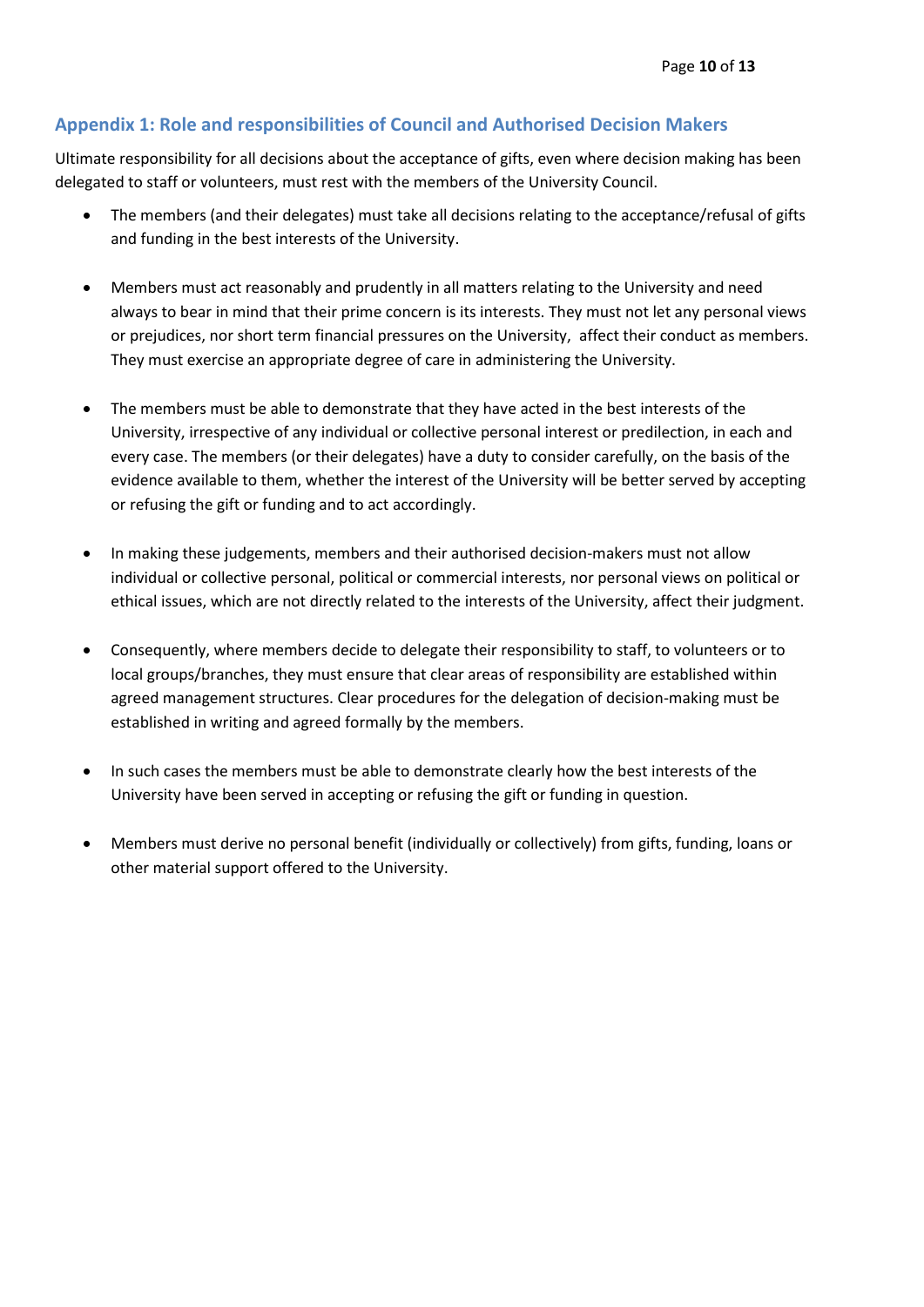## <span id="page-11-0"></span>**Appendix 2: Forms**

## <span id="page-11-1"></span>**A2.1 Gift Notification Form**

<span id="page-11-3"></span>

|                                                                                             | UNIVERSITY OF<br>LEICESTER                                  | <b>Philanthropic Donations -</b><br><b>Gift Notification Form</b>                                                                                                                                                 |
|---------------------------------------------------------------------------------------------|-------------------------------------------------------------|-------------------------------------------------------------------------------------------------------------------------------------------------------------------------------------------------------------------|
| PHILANTHROPIC DONATIONS                                                                     |                                                             | FOR USE BY DARO STAFF & DEPARTMENT & COLLEGE STAFF HANDLING THE RECEIPT OF                                                                                                                                        |
|                                                                                             |                                                             | All staff involved in fundraising should refer to the university guidelines regarding the acceptance and refusal of                                                                                               |
| donations "Gift Acceptance: Due Diligence"                                                  |                                                             |                                                                                                                                                                                                                   |
|                                                                                             |                                                             | Please include all documentation, including envelopes, photocopy of cheque/CAF voucher, accompanying letters etc.<br>which came with the gift for forwarding to the Development & Alumni Relations Office (DARO). |
| <b>Donor Details</b>                                                                        |                                                             |                                                                                                                                                                                                                   |
|                                                                                             | Name (please include all names if a joint donation)         | <b>Address:</b>                                                                                                                                                                                                   |
|                                                                                             |                                                             |                                                                                                                                                                                                                   |
|                                                                                             |                                                             |                                                                                                                                                                                                                   |
|                                                                                             |                                                             |                                                                                                                                                                                                                   |
| Company/Group/Association if applicable:<br>(e.g. Rotary / Masons)                          |                                                             |                                                                                                                                                                                                                   |
| <b>Name(s) of University staff who</b>                                                      |                                                             |                                                                                                                                                                                                                   |
| secured/facilitated the donation:                                                           |                                                             |                                                                                                                                                                                                                   |
| <b>Gift Details</b>                                                                         |                                                             |                                                                                                                                                                                                                   |
| <b>Value of Donation:</b>                                                                   |                                                             | <b>Type of Donation:</b>                                                                                                                                                                                          |
| Date received:                                                                              |                                                             | Single Gift                                                                                                                                                                                                       |
| <b>Form of Donation</b>                                                                     |                                                             | Pledge (a written promise of a gift or a gift to be<br>made over a specified time period)                                                                                                                         |
| $\Box$ Cash                                                                                 | Stocks or Shares                                            | Pledge Payment Schedule (please attach or provide                                                                                                                                                                 |
| $\Box$ cheque<br>Credit Card                                                                | $\Box$ CAF donation<br>$\Box$ Gift in Kind                  | detail below)                                                                                                                                                                                                     |
| <b>Bank transfer</b>                                                                        | Other (Please Specify)                                      |                                                                                                                                                                                                                   |
|                                                                                             |                                                             |                                                                                                                                                                                                                   |
|                                                                                             |                                                             | (Where a donor wishes to set up a regular ongoing<br>donation please refer to DARO for a Direct Debit<br>donation form)                                                                                           |
| Can Gift Aid be recovered on the donation?                                                  |                                                             |                                                                                                                                                                                                                   |
| $\Box$ No                                                                                   | Yes (please attach original Gift Aid form, not a photocopy) | <b>Donation Canvassed by:</b>                                                                                                                                                                                     |
| in touch with the Donor!                                                                    | Unsure/Not discussed with Donor (DARO will be               |                                                                                                                                                                                                                   |
| What prompted the donor to make the gift?<br>(e.g. response to a University Appeal)         |                                                             | Does the donor stipulate any reporting<br>requirements associated with the gift?                                                                                                                                  |
| or any restrictions on use?<br>Yes (please attach details or specify below)<br>$\square$ No | Has the donor stipulated how the gift is to be used         | Has the donor made any conditions which must<br>be met in order to receive part or all of the gift?<br>Yes (please attach details or specify below)<br>$\square$ No                                               |
|                                                                                             |                                                             |                                                                                                                                                                                                                   |

## <span id="page-11-2"></span>**A2.2 Intention to Cultivate Form**

Page 1 of 1



**Intention to Cultivate Form** 

FOR USE BY ALL STAFF CONSIDERING CULTIVATING OR ASKING FOR A PHILANTHROPIC GIFT OF £25K OR<br>MORE

Hotel.<br>All staff involved in fundraising should refer to the university guidelines regarding the acceptance and refusal of gifts:<br>Gift Acceptance Policy

A member of the Philanthropy Team will be in touch to discuss the intended cultivation<br>Questions related to the completion of this form should be directed to the Prospect Research Team sj299@leicester.ac.uk,<br>extension 3466

|                                                                                                      | Please include all relevant documentation, including any details on the proposed gift and area to be funded. |
|------------------------------------------------------------------------------------------------------|--------------------------------------------------------------------------------------------------------------|
| <b>Your Details</b>                                                                                  |                                                                                                              |
| <b>Name</b>                                                                                          |                                                                                                              |
| <b>Position</b>                                                                                      |                                                                                                              |
| <b>Department</b>                                                                                    |                                                                                                              |
| <b>Prospective Donor Details</b>                                                                     |                                                                                                              |
| <b>Name</b>                                                                                          |                                                                                                              |
| <b>Address</b>                                                                                       |                                                                                                              |
| <b>How did the prospective</b><br>donor come to the<br><b>University's attention?</b>                |                                                                                                              |
| <b>Additional Biographical</b><br>Details (e.g. occupation, place<br>of business etc.)               |                                                                                                              |
| <b>Proposed Cultivation</b>                                                                          |                                                                                                              |
| <b>Value of Gift</b>                                                                                 |                                                                                                              |
| For Gifts £1m+, has approval<br>for the intended purpose<br>been granted by ULT? (attach<br>details) |                                                                                                              |
| <b>Purpose of Gift, including</b><br>alignment with University<br><b>Strategic Plan</b>              |                                                                                                              |
| <b>Other members of staff</b><br>involved in the Cultivation                                         |                                                                                                              |

PLEASE RETURN THIS FORM TO THE PROSPECT RESEARCH TEAM sj299@le.ac.uk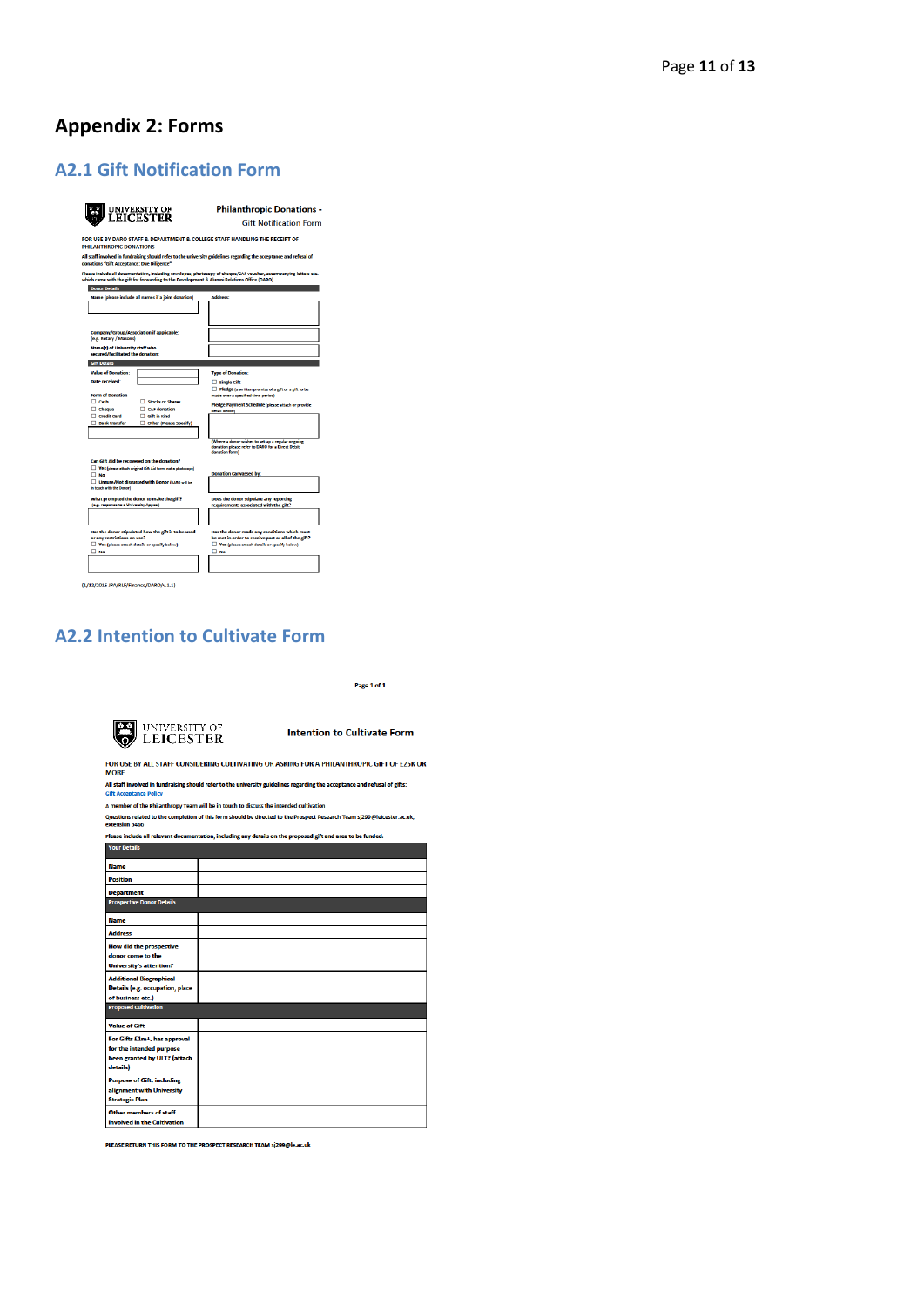## <span id="page-12-0"></span>**Appendix 3: Due Diligence Reporting**

#### <span id="page-12-1"></span>**A3.1 Due Diligence Reports**

Due diligence reports are written by the Prospect Research Team within the Philanthropy Team.

- 1. Due diligence reports are prepared based on a review of material that is publicly available which can be used to examine the background and financial condition, business operations and contractual obligations of a person or organisation.
	- a. **Sources used for assessing wealth**: Net wealth is assessed based on: annual income; property; shareholdings; and assets. This in turn is derived from either declared business income; remuneration as found in company annual reports; as listed in Bureau van Dijk's directory of Directors and Shareholders (Mint); Zoopla, Business week, Level Business; Sunday Times Rich List; /Pro-online Research High Net Worth alerts; Lexis news searches; news alerts. The Prospect Research Team use the standard of UK individuals giving 5% of net wealth.
	- b. **Sources used for assessing reputation**: 192.com, Bureau van Dijk, Mint, Who's Who, Charity Commission, LexisNexis, Who's Who online, PRO Research, Zoopla, Business week, Level Business, i-wave. In addition, Corporate Social Responsibility policies are also reviewed (where available), as well as coverage within the world press via LexisNexis, a business intelligence database. When reviewing press articles, we will use only professional journalistic sources (mainly broadsheets), and give credence to issues confirmed by two reputable sources.
- 2. The legal and reputational rights of potential donors must be considered as part of any due diligence undertaken in assessing the acceptability of a proposed gift. In this regard a clear distinction will be drawn between rumour or speculation and matters of confirmed fact or legal finding, while also accepting that institutions must consider the reputational risks that could be incurred through public perception of any particular donor.
- 3. The positive benefits of accepting the gift must be fully understood and communicated on the due diligence report. The assigned keyworker should also provide their opinion as to the acceptability of the gift on the due diligence report.
- 4. Where insufficient information has been provided on either the Gift Notification Form or Intention to Cultivate Form, further details will be sought. Where Authorised Decision Makers require further detail, the member of staff submitting the Gift Notification Form, or other members of staff involved, may be invited to join the due diligence discussion at an appropriate point.
- 5. The Philanthropy Team will seek appropriate legal and financial advice for correctly dealing with gifts, as required.